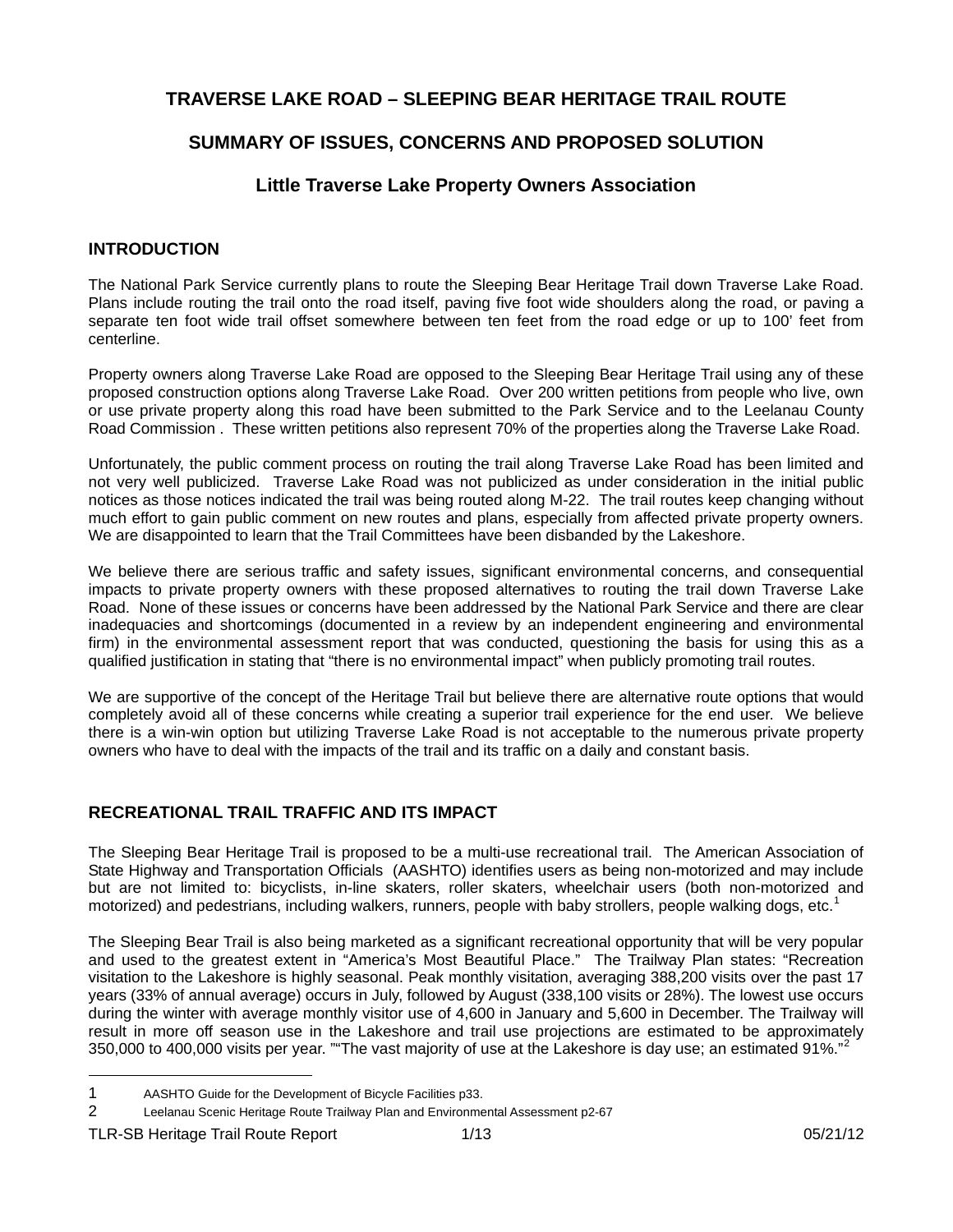Using these projections, the months of July and August account for 61% of the total visitation and of this number, 91% are day use. That means these two months will see  $194,000 - 222,000$  trail visitors or  $3,180 - 3,640$  per day on the Trailway.

Now, admittedly, we do not know how trail use will be distributed and it's anybody's guess. The ultimate number will depend on the Trailway facilities offered along the route. Even if only one-tenth of the users traverse the TLR segment, it would represent a sizable amount of foot/bike traffic on the residential road. If these users were equally spaced over the course of a 12-hour day, you would expect to see one every 2 minutes or so. More likely will be a "bunching" of users during the late morning and early afternoon hours. As a result, Trailway traffic will have a significant impact on local residents.

Vehicular traffic volume will be a concern. The Heritage Trail will be highly publicized on every available tourism map and will be included in the Lakeshore information given to the 1.2 million or more annual visitors. TLR will now be part of an inviting major scenic route for cars and motorcycles to drive along M22 and TLR while paralleling the touted Heritage Trail. Add the recreational users and TLR will see a significant increase in both recreational and vehicular traffic.

### **TRAIL OPTIONS ON TRAVERSE LAKE RD**

Traverse Lake Road (TLR) is a quiet scenic winding residential county road 2.7 miles long from end to end. Both ends of this road connect with M22. The paved surface is 22' wide; the shoulders are unpaved. The road right-of-way is the standard 66' width. Initially, the road heads north from its western terminus with M22; private property – some with wetlands -- bounds both sides and Shalda Creek is crossed The road turns east and maintains this heading until it reaches its eastern terminus with M22. The north side of this segment is bounded by NPS property except for a 200' private property gap. The south side of the same segment is bounded entirely by private property except for the Cleveland Township park that provides access to Little Traverse Lake. Over 100 parcels, many with driveways, make up these private holdings. The legislated speed limit on the road is 40 mph and there is little traffic since it offers no shortcut to M22 traffic.

Trees abound on both side of the road and form an overarching ever-changing canopy of color through the seasons. Cedar wetland border the road on the east and west end as it crosses Shalda Creek. Private property owners have either landscaped their frontage unobtrusively or left it in its natural state. The NPS frontage is natural. Wildflowers – including the protected lady slippers – provide brilliant shots of color on the shoulders. Near the eastern end of the road, a series of sand dunes – some exceeding 60' in height – come down to the shoulder of the road adding a dramatic touch to the scenery.

The revised Management Plan (2010) describes Segment 9 as follows:

The Trailway would be a 10' off-road asphalt section on the north side of M-22 up to Traverse Lake Road. The Trailway turns north on the west side of Traverse Lake Road onto an off road boardwalk within the county road right of way. It continues as a separate 10' off road asphalt path on the north side of Traverse Lake Road either within the county road right-of-way or on Lakeshore property south of proposed wilderness. The Trailway would then follow an old two track road that runs from the northeast end of Little Traverse Lake becoming a crushed limestone path behind the Bufka Farmstead.

After the farm, the Trailway becomes an asphalt surface and would stay below the M-22 right-ofway, to the extent possible, using the glacial ridges and valleys below the M-22 corridor. The steep embankment and narrow right-of-way with guardrails on both sides would be avoided with this routing; however, the lowland areas present some challenge for Trailway construction. The Trailway ends at Good Harbor Trail (CR 651) and Lake Michigan.<sup>[3](#page-1-0)</sup>

Over the course of time, the Trailway Management Plan has undergone several revisions. For example, the excerpt above appeared after the public comment period in the fall of 2008. The Plan is still the subject of

<span id="page-1-0"></span><sup>3</sup> Leelanau Scenic Heritage Route Trailway Plan and Environmental Assessment p2-32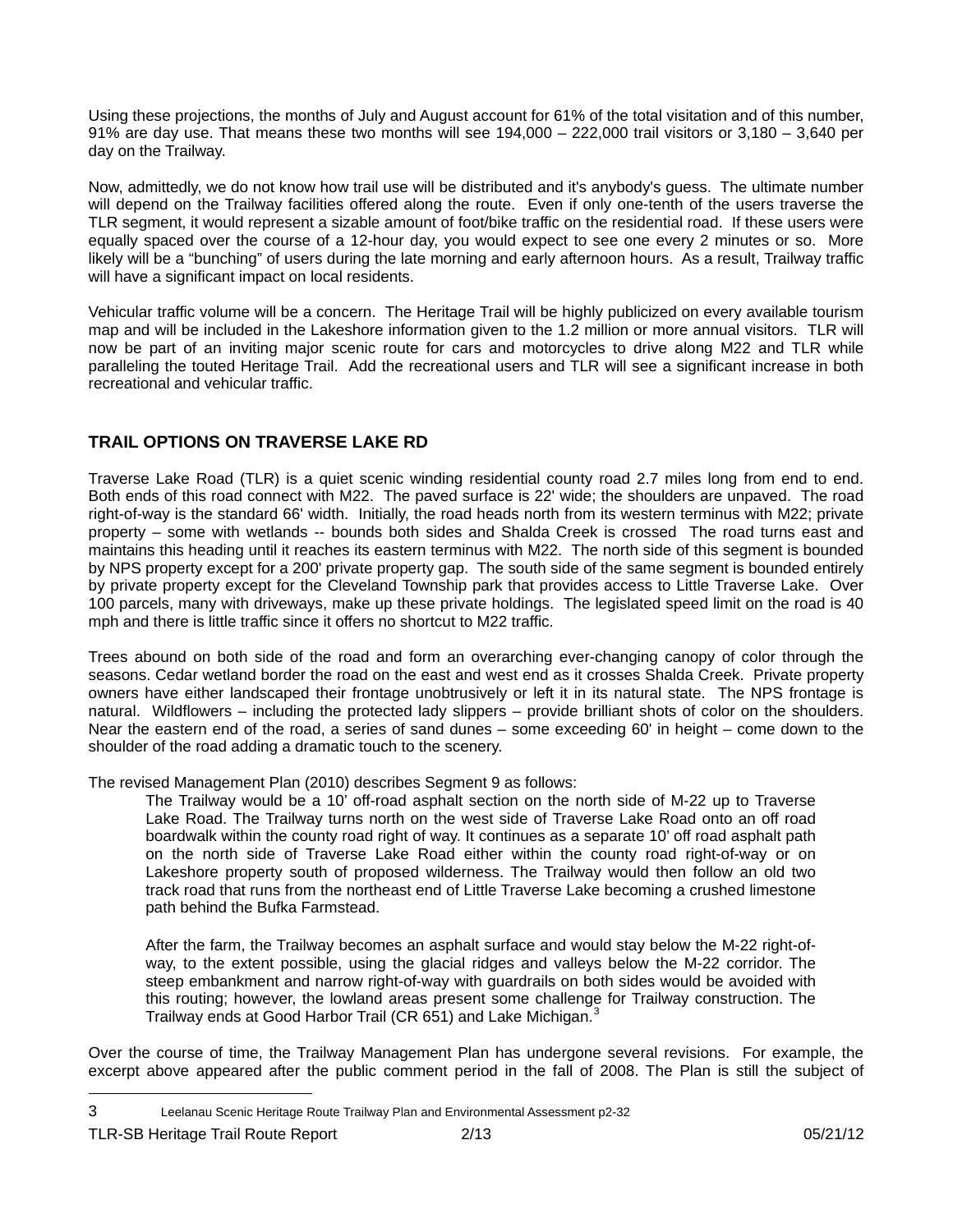ongoing discussion. What follows is a display of the various options that have been or are currently under consideration in the routing of the Trailway.

#### **Option 1: Route the Trailway onto the existing roadway**

The initial Management Plan as presented in October, 2008 calls for routing the Trailway onto the existing roadway. It would run the entire length of the road from its eastern and western junctions with M22.

The land to the north of TLR was designated as "wilderness" starting at the road's shoulder and extending to the beach at Lake Michigan. Environmental impact on the surrounding natural features here is negligible since no disturbance of the terrain is anticipated.



66' Right of Way

The Trailway itself would be delineated by two

painted stripes 5-feet in from each of the paved roadway edges. As the paved portion of the roadway is 22 feet wide, the vehicular traffic lane is cut down to only 12 feet.

Recall that the Trailway is proposed as a shared facility for recreation – bikers, runners, joggers, walkers, in-line skaters, skateboarders, wheelchair users, stroller pushers, and, in the winter, cross-country skiers – and these in large numbers, some overtaking and passing others. Use of the road would require driving down the center of the roadway. In the event opposing traffic was met, each Trailway lane would, of necessity, be occupied by the two vehicles. Emergency response would be hindered.

This arrangement poses a serious safety issue. In addition, the liability concerns with litigants suing Leelanau County – and not the National Park Service – as a result of injuries sustained while on the roadway made this option unfeasible. The Leelanau County Road Commission (LCRC) could not agree to its implementation. Nor could the public.

#### **ption 2: Route the Trailway onto a 10' wide path removed from the roadway by 10' O**

As a result of public outcry against the proposed Trailway routing on the roadway, the Management Plan was revised. The new plan called for the Trailway to turn north off M22 to the west side of Traverse Lake Road onto

an off-road boardwalk within the county road right of way. The boardwalk carries the Trailway over privately owned wetlands and Shalda Creek. It travels across the front yards of private residences. It then continues as a separate 10' off-road path on the north side of Traverse Lake Road either within the county road right-of-way or on Lakeshore property south of proposed wilderness.

Instead of reaching the eastern end of TLR at M22, the Trailway would follow an old two-track road that runs from the northeast end of TLR to behind the Bufka Farmstead. To accommodate this changed routing, the "wilderness" designation was altered: a corridor of nonwilderness now penetrated the former all "wilderness" area.

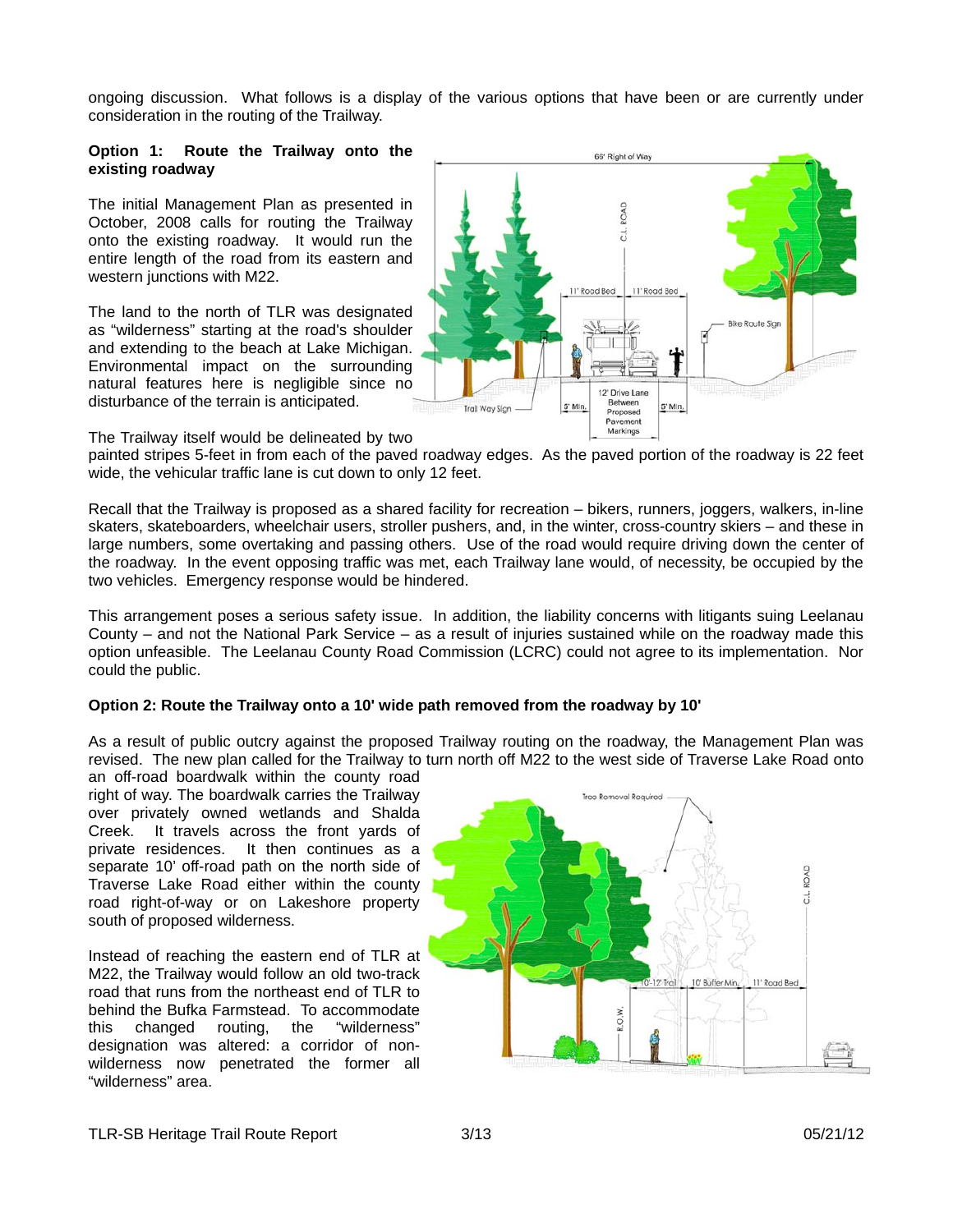Implicit in this routing was the requirement that the Trailway must be separated from the paved portion of the roadway by 10'. This condition is based on the need to clearly separate the Trailway from the road to establish it as a separate entity. The NPS has endorsed the recommendations of the AASHTO which provides for this restriction. Federal funding also mandates this specification. Even with the 10-foot separation, the Trailway is still on the shoulder of the road because the shoulders extend 22-feet from the edge of the paved portion.

The environmental impact of this option is of some consequence.

Even though the Trailway is on the road right-of-way, over 300 trees would be removed leaving a denuded expanse extending 20' - 25' in from the edge of the paving.

A more serious concern is the excavation required for this proposed path. To maintain a 5% grade for ADA access, excavation of dune material must start well before the Bufka trailhead is reached. A series of dunes topping 60' in height lie along this route.

Approximately 200 feet east of the Bufka trailhead, there is a dune at least 60'-high that abuts the paved roadway – there is no usable shoulder. If the junction is to be maintained at grade level, this dune must be cut into for a distance of 20 feet to re-establish a usable shoulder. Dune sand extending to more than 20' – 25' in height must be cleared away and suitable retaining walls to stabilize the dune must be erected. If, on the other hand, an elevated junction is permitted, a large fill must be built on the Bufka farm trail. In either instance, large swatches of vegetation are removed and the character of the dune is significantly altered.

#### Option 3: Route the Trailway in the non**wilderness area adjacent to the roadway**

As a result of the perceived need to move the Trailway off the roadway, the "wilderness" designation of land north of TLR was substantially altered. Proposed Congressional legislation now defines "wilderness" as starting 100' from the centerline of a county road and 300' from the centerline of a state highway. This definition provides for a trail right-of-way that can be separated by up to 67' from the county road right-of-way and up to 79' if shoulder use is allowed while maintaining the required 10' separation from the paved surface.

This plan still calls for the Trailway to turn north off M22 to the west side of Traverse



Lake Road onto an off-road boardwalk within the county road right of way. The boardwalk carries the Trailway over privately owned wetlands and Shalda Creek. It travels across the front yards of private residences. But now, the broad avenue through the woods would allow the Trailway to "meander" and, in so doing, avoid the more mature trees. Still the Trailway would have to use the road shoulder when it's path encountered private property abutting the roadway and extending back more than 100' from the road centerline. In fact, there is one residence on the north side of TLR where this condition exists.

Environmental consequences for this option are similar to those for Option 2. Because of the path through the woods, more trees might be lost but the more mature trees spared, especially with current trail construction west of Glen Arbor clearing a path 22'-30' feet wide. A 10'-wide path with 2' shoulders clears a swath containing over 1000 trees. Current construction of the Trailway utilizes a swath 22' wide to permit operation of construction equipment; over 1500 trees would be lost in this case.

Excavation problems described in Option 2 and depicted in the above figure still persist. There is no way to route the Trailway to the Bufka farm trail within the permitted 79' avenue without encountering significant dunes.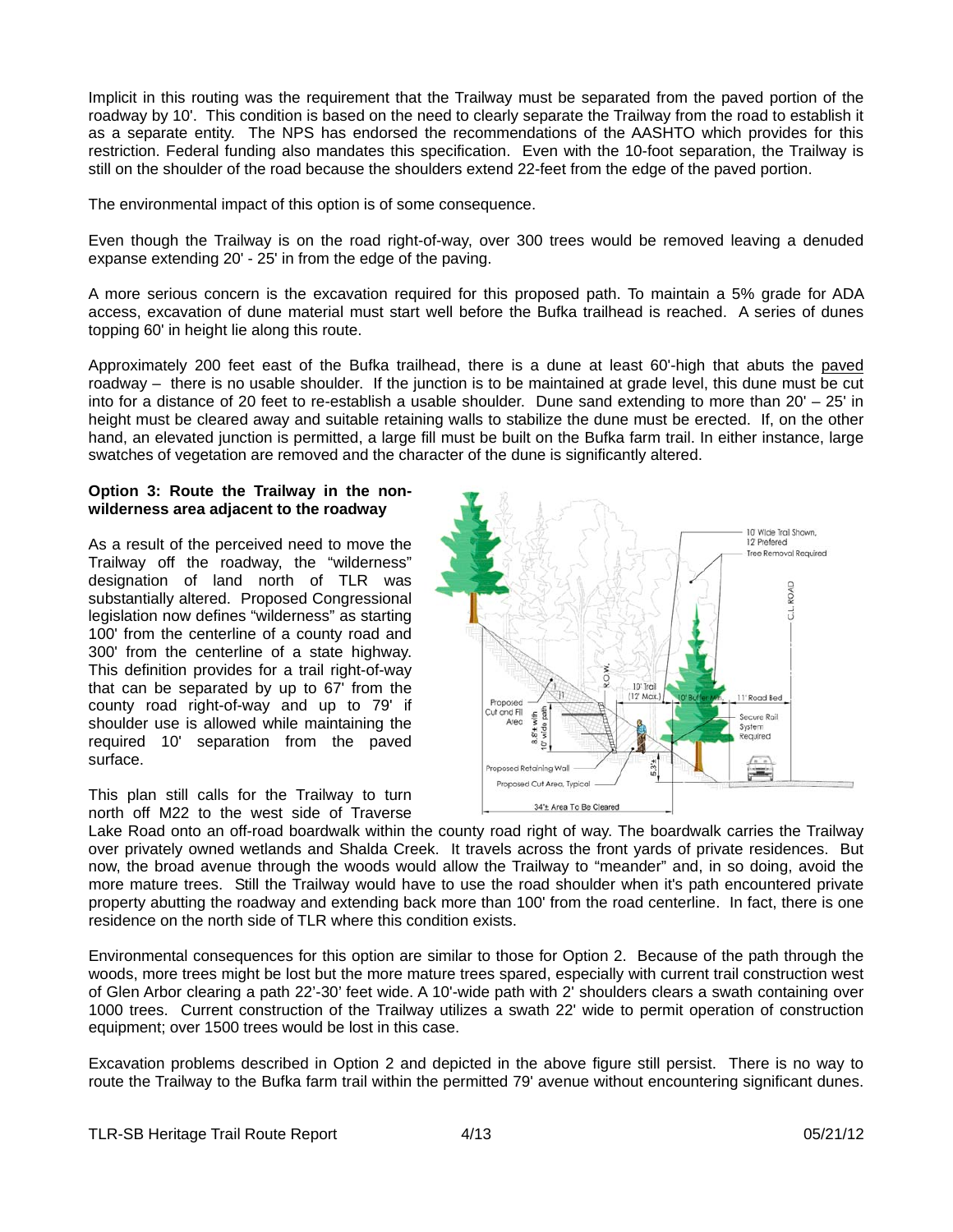The NPS states it will follow Americans with Disabilities Act (ADA) guidelines "where feasible."<sup>[4](#page-4-0)</sup> Here, those guidelines would be abandoned.

#### **Option 4: Route the Trailway on the roadway with a 5' shoulder extension**

There is a current proposal to route the Trailway on a 5' shoulder extension abutting the paved portion of the roadway on the north side. This extension would have to carry the two-way traffic expected on the Trailway. As before, this plan still calls for the Trailway to turn north off M22 to the west side of Traverse Lake Road onto an off-road boardwalk within the county road right of way. The boardwalk carries the Trailway over privately owned wetlands and Shalda Creek. It travels across the front yards of private residences. The route continues on the north side of TLR on the 5' extension to a junction at the Bufka farm trailhead.

The environmental concerns here are somewhat mitigated by the Trailway being positioned on an existing graded surface. Fewer trees need to be removed. Still, the 60' dune that abuts the paved roadway is a major problem and its solution is as outlined in Option 2.

The AASHTO notes many safety concerns with this configuration. For example, the two-way flow of trail traffic requires one direction of traffic to move against the flow of roadway traffic. This situation is not normal and will encourage the users – especially the faster moving contingent – to go out onto the roadway instead.

As noted previously, the AASHTO also recommends that there be a physical separation between the path and the roadway to establish a separate identity for the path. If this separation is not possible – as is proposed - then a guard rail is recommended. To protect bicyclists from toppling over, it should be a minimum of 42" high in other words, a fence between the Trailway and the roadway the whole length of TLR under discussion here.

One other consideration: If here a 5'-wide trail suffices to carry the Trailway traffic, why is a 10'-wide trail planned everywhere else throughout the Park? In fact, the smaller trail will likely be inadequate to handle the user traffic. It is likely there will be a future effort to either expand the width of the trail to 10' or to pave a 5' extension to the roadway on the south side of the road.

The 10'-wide Trailway on the north side will result in the cutting down of the trees located in the newly widened corridor creating an unappealing zone of de-forestation; the problem with the 60' dune will be exacerbated; and the fence will still be needed.

A second 5' extension on the south side of TLR encounters private property as noted previously. Mailboxes line the whole route; natural gas connections, telephone connections lie beneath the surface; electrical and cable television utility poles line the route. There may be a need to relocate these facilities in order to lay down the paved strip. The resulting destruction and disturbance of this established environment will be detrimental.

Neither alternative presents as an appealing solution because the essential nature of TLR is changed from a quiet scenic country road to a 32'-wide highway with destruction of its natural beauty.

## **INADEQUATE ENVIRONMENTAL ASSESSMENT**

The original Trailway Plan was analyzed to determine if there was a need to conduct an environmental impact study as required by NEPA. The result of this analysis: Finding of No Significant Impact (FONSI). The NPS has relied on this Statement since – even though there have been significant changes in the trail route that may invalidate its conclusion. Another examination of the current Plan should be carried out to answer this question.

The independent environmental and engineering firm, Mansfield and Associates, has completed a review of the environmental assessment completed for the National Park Service and has found significant errors and inadequacies that question the validity of the NPS's assessment of the trail's environmental impacts.

As was required, the Plan examined many aspects of the Trailway and its impact on the natural environment as

<span id="page-4-0"></span><sup>4</sup> Leelanau Scenic Heritage Route Trailway Plan and Environmental Assessment p1-4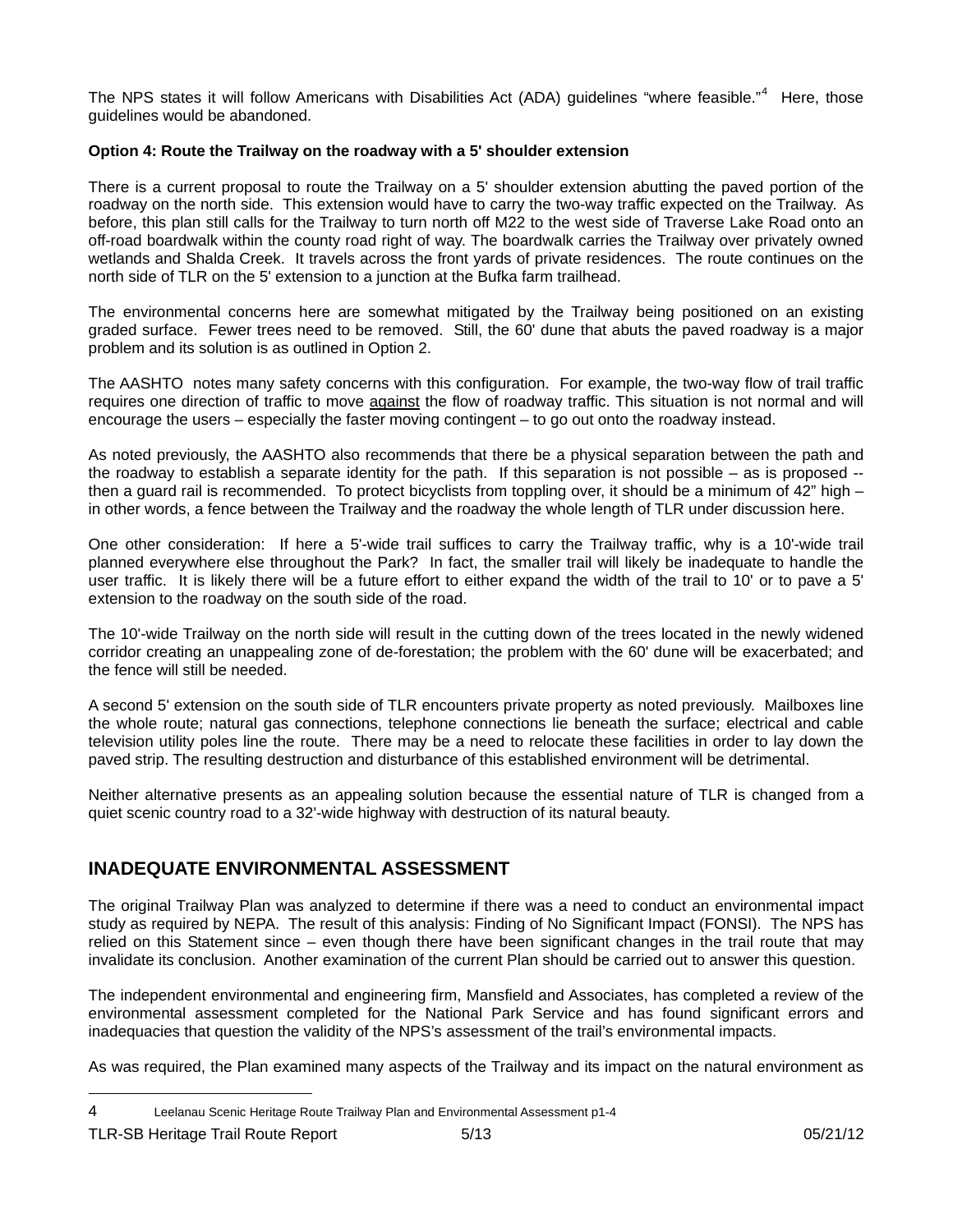well as on the local population. Factors included in this study were divided into two categories: Impact to the Environment and Impact to Feasibility. A numerical score was given to each of the subtopics in these two and a cumulative score extracted with which to compare each Trailway option relative to the others. Based on these results, preferred Trailway routings were determined. However, these scores were not re-evaluated as the Plan was amended. The entire assessment was completed assuming that the trail would use the existing Traverse Lake road as is. Moving the trail off the road and into the woods results in significant changes in these scores and in the cumulative score, but the assessment never looked at a trail constructed off the existing roadway as proposed in the trail report. In some instances, the scores are simply incorrect.

The review by Mansfield & Associates highlights some inconsistencies when determining the actual impact of a trail 10 feet offset from the road (as proposed in the text) as compared to the impact of the trail on the road itself (as was assessed in the appendix):

### **Table 17 – Segment 9 Impact to the Environment**

Option 9.2

To list the impacts individually with the concept of a separate off road asphalt path the impact to environment, on a score of 1-3 (three being the most impact) the table should read:

| <b>Element</b>       | <b>Proposed multiplier</b>                       | As shown in Plan |
|----------------------|--------------------------------------------------|------------------|
| - Topography         | 3 (steep slopes on north side of road)           |                  |
| - Wetlands           | 3 (boardwalk req'd west end of Traverse Lake Rd) |                  |
| - Streams and Creeks | 1 (Creek Crossing)                               |                  |
| - Soils              | 3 (wetland/slopes)                               |                  |
| - Wildlife           | 1 (wetland)                                      |                  |
| - Vegetation         | 1 (wetland)                                      |                  |
| - Land Use           | 3 (Twp. Park/Lake access/Priv.Land)              |                  |
| - Cultural Resource  | 2 (borders wilderness area)                      |                  |
| - Viewshed           | 3 (clearing road r.o.w.)                         |                  |
| Total                | 20 (the highest in the entire route)             |                  |

#### **Table 18 – Segment 9 Impact to Feasibility**

Option 9.2

To list the impacts individually with the concept of a separate off-road asphalt path, the impact to feasibility, on a score of 1-3 (three being the most impact) would read:

| <b>Element</b>                     | <b>Proposed multiplier</b>                | As shown in Plan |  |
|------------------------------------|-------------------------------------------|------------------|--|
| - Recreational Experience          | 0                                         |                  |  |
| - SLBE Visitor Experience          | 0                                         |                  |  |
| - Safety                           | 0                                         |                  |  |
| - Cost                             | 3 (boardwalk and retaining wall required) |                  |  |
| - Operation and Maintenance        | 3 (overburdening of Township Park)        |                  |  |
| <b>Total Impact to Feasibility</b> | 6 (highest on table)                      |                  |  |
| <b>Total Combined Impact</b>       | 26 (highest in entire Trailway route)     |                  |  |

Should the narrative descriptions for methods and materials be correct, the Impact to the Feasibility would combine with the Impact to the Environment to make this segment one of the highest scoring segments along the entire route.

If the intended plan is to run the trail down the road, the proposed score for feasibility alone should be closer to 15, not 5, as determined by Mansfield & Associates. Nevertheless, there are substantial inconsistencies and inadequacies in the environmental assessment completed for the National Park Service, which questions the basis for the Park's justification for findings of no significant impact.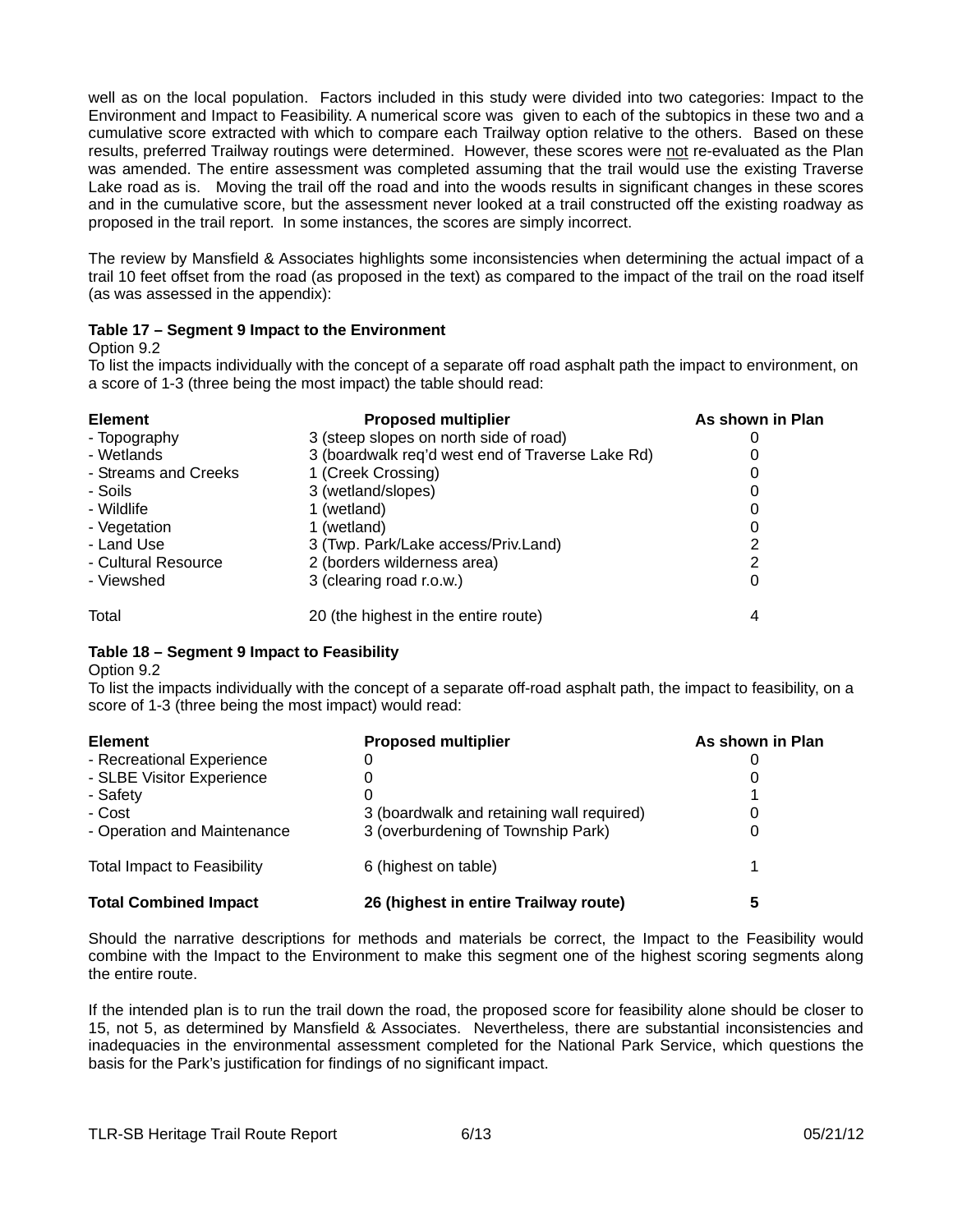### **THE SAND DUNES PROGRAM OF THE STATE OF MICHIGAN**

The final item is one that was not addressed in the Management Plan. That plan did not "intrude" on this area. Its reformulation, however, brings it into the domain of the "critical sand dunes" and the State of Michigan legislation that applies.

The State of Michigan's Sand Dunes program regulates development on areas identified as "critical dunes." Much of the land encompassed by the Sleeping Bear Dunes National Lakeshore (SBDNL) has this identification. In particular, all of the land north of Little Traverse Lake road and toward it's eastern terminus falls into this category.

Why is consideration of this issue important? One might think that federal ownership of the land trumps any regulations that the State of Michigan may have regarding its use and development. But here is the most important excerpt from the Act governing the critical dunes :

Federally owned land, to the extent allowable by law, and state owned land within critical

dune areas shall be managed by the federal or state government, respectively, in a manner that is consistent with the model zoning plan.

This statute firmly establishes the State of Michigan's right to enforce the provisions of the Act.

### Here is a link to the Act:

[http://www.legislature.mi.gov/\(S\(x0ezii55ccbg5qmkarh4yp55\)\)/mileg.aspx?page=getobject&objectname=mcl-](http://www.legislature.mi.gov/(S(x0ezii55ccbg5qmkarh4yp55))/mileg.aspx?page=getobject&objectname=mcl-451-1994-iii-1-land-habitats-353)[451-1994-iii-1-land-habitats-353](http://www.legislature.mi.gov/(S(x0ezii55ccbg5qmkarh4yp55))/mileg.aspx?page=getobject&objectname=mcl-451-1994-iii-1-land-habitats-353)[5](#page-6-0)

The Act sets specific restrictions on what is not allowed in the critical dunes area. Some of these are:

a. A use on a slope within a critical dune area that has a slope steeper than a 1-foot vertical rise in a 3-foot horizontal plane, i.e. a 33% grade.

b. A use involving a contour change that is likely to increase erosion, decrease stability,

c. Multicultural practices…. that are likely to increase erosion, decrease stability

d. A use that involves vegetation removal that is likely to increase erosion, decrease stability.

- e. A use that is not in the public interest. In determining whether a proposed use is in the public interest, the local unit of government shall consider both of the following:
	- (i) The availability of feasible and prudent alternative locations or methods, or both.
	- (ii) The impact that is expected to occur to the critical dune area, and the extent to which the impact may be minimized.
- f. The use will not destabilize the critical dune area.
- g. The crest of the dune is not reduced in elevation.



<span id="page-6-0"></span><sup>5</sup> This link is to the entire section of the referenced Act that relates to sand dune protection and management. There are links within this reference to the twenty-six sections incorporated in the Act. Sections 35312 to 35324 inclusive define the zoning plan.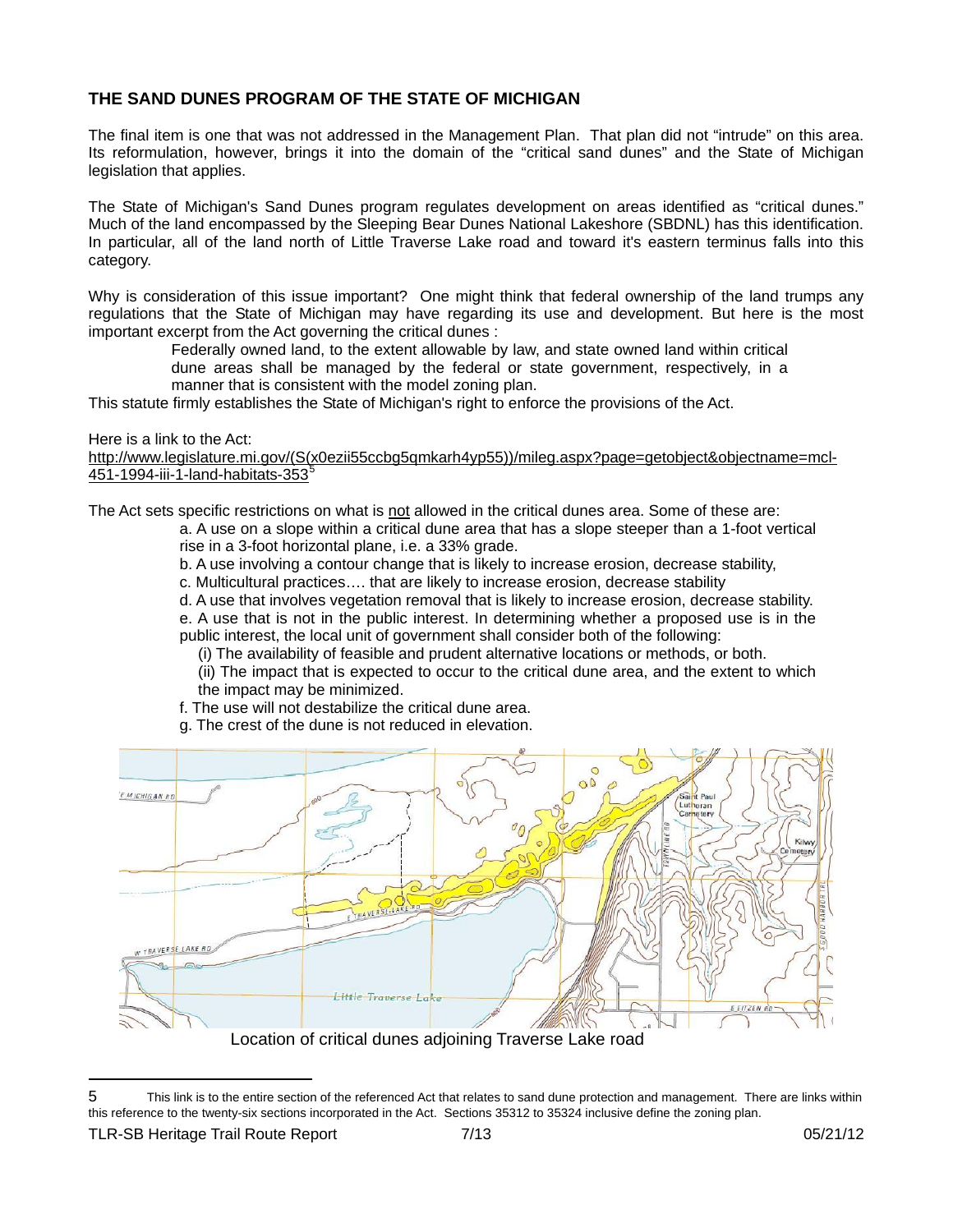One sees that there is the need for a considerable study relating to the planned route of the Trailway through the critical dune area. In particular, note the following statement:

Activities on slopes greater than 33% are regulated as special exceptions in order to minimize development on steep slopes that would compromise stability of critical dunes. Special exceptions are reviewed by a MDNRE panel and determinations made on whether a practical difficulty exists and compliance would unreasonably prevent use of the property or render conformity unnecessarily burdensome.<sup>6</sup>

The question arises: Had the NPS applied for the necessary permits for trail construction at its west end of the Trailway? Yes, the necessary permit was granted. However, there are some severe restrictions spelled out that limits the NPS activities. These are (among others):

All earth moving and contour change must occur within the path footprint. All slopes steeper than one on three must not be disturbed – a 33% slope.

All machinery and the transport of materials/excavated sand and access to and from the site shall be via the existing two track and new path. A driveway or temporary access road is not p ermitted.

slop es steeper than one on four. Machinery is not permitted to be driven or used on any slope steeper than one on four. Machinery, soil, or other materials are not permitted to be stored or placed on any

If these same restrictions are applied to the proposed routing along TLR, the contour map supplied shows that slopes encountered in the off-road environment exceed these specifications many times over. A walk along the road will verify this observation. It simply is not possible to construct the trail without encountering sand dunes protected by the Sand Dunes Act. For example, at one point a sand dune exceeding 60' in height abuts the paved portion of the roadway; there is no shoulder.

Applying these criteria to the Trailway options along TLR lead to but one conclusion: it is not possible to route the Trailway along TLR.

### **COST I MPACTS**

There are significant costs impacts that have not been fully taken into account or estimated very accurately. The report completed by the National Park Service estimated the cost for the Dune Climb to Glen Arbor portion at \$897,79 9. Actual construction costs for this section are \$1,350,000.

The trailway report completely underestimates the costs for any of the options currently considered along Traverse Lake road since the report does not take into account the need for: construction of extensive boardwalk construction over wetlands, significant bridging over Shalda Creek, extensive tree removal, possible relocation of utilities, significant dune excavation, and extensive construction solutions required for extreme contour changes north of Bufka Farm along M-22. These expensive construction costs can be avoided with an alternative route.

# **SOLUTION: THE ALONG-THE-SHORE OPTION**

The routing of the Heritage Trail along the shore of Good Harbor Bay is the best option for the following reasons.

### **esirability D**

On the eastern shore of Michigan, a 10-foot wide paved non-motorized trail starts in the day-use area of Hoeft

l

<sup>6</sup> General Guidance for Regulated Activities in Michigan's Critical Dunes Areas  [http://macd.org/assets/downloads/Critical-Dunes/Dune%20Act%20Brochure 12.31.2010.pdf](http://macd.org/assets/downloads/Critical-Dunes/Dune%20Act%20Brochure%2012.31.2010.pdf)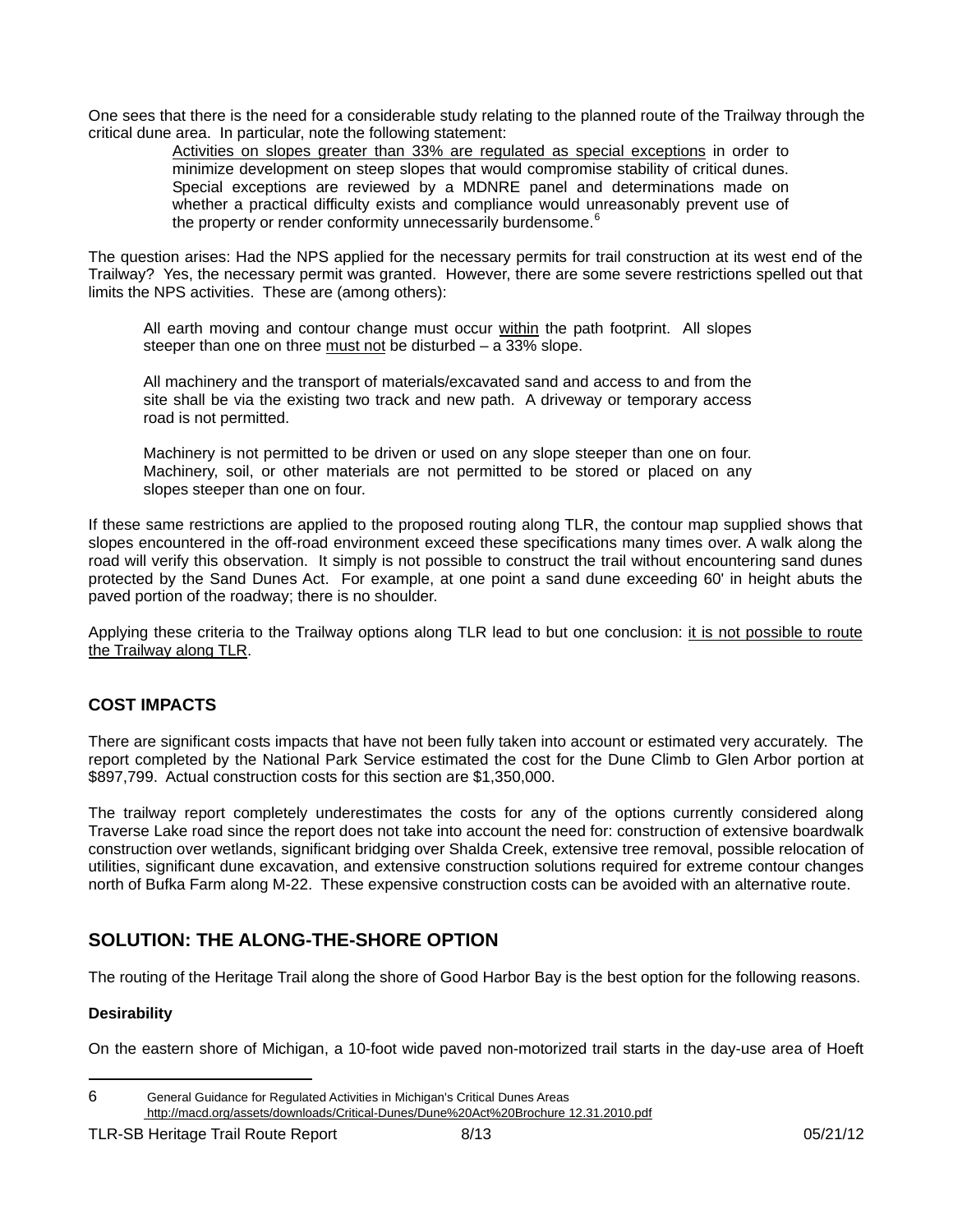State Park and connects at the park entrance to the Huron Sunrise Trail. From there, it stretches to Rogers City 4 miles distant riding along the beach next to Lake Huron. It is regarded as one of northern Michigan's most beautiful trails.<sup>4</sup>

At a recent meeting of the Heritage Route Committee, Dave Langhorst from MDOT described Huron Sunrise Trail use patterns. He said the segment that runs along the shore is the most popular and very busy. It appeals to families who bike along it, play in the water, have a shore picnic, then resume biking and playing. For them, it is a very enjoyable all-day experience.

the word "Lakeshore" in its name, yet nowhere does the proposed route of the Trail go along the lakeshore. It would seem then that such a trail in the SBDNL might enjoy a similar popularity. It is ironic that the Park bears

Routing the Trail along the shore of Good Harbor Bay would provide an opportunity for all users to enjoy the beautiful scenery and especially the water. Big Blue is a mighty sight that changes its face hour-to-hour. If for no other reason, simply to experience the joy of it all makes this a desirable option.

# **Feasibility**



Good Harbor Bay along-the-shore route

The map above shows a portion of the proposed routing along the shore of Good Harbor Bay. (The single dashed-line on the map indicates a trail that once existed.)

The Trail route would be as follows:

a) From M22 and CR669, proceed north on 669 to the Lake Michigan road. The 100-foot buffer between the road and the "wilderness" designated area allows the Trail to be routed here. Shalda Creek must be crossed. This segment ends at the beachhead where the NPS has provided personal comfort facilities – parking, water and rest rooms.

b) Proceed east 4500 feet on Lake Michigan Road to its end. Again, the 100-foot buffer between the road and the "wilderness" designated area allows the Trail to be routed here on the south side of the road.

c) Construct a trail east another 4500 feet paralleling the shoreline to a connection with the existing Juniper Lane (as the map shows). This proposed routing passes through a picnic area and generally parallels the shore in the transition zone between dunes and forest. Some years

<sup>7</sup> <http://www.michigantrails.us/presque-isle-county-michigan/huron-sunrise-trail-rogers-city-to-40-mile-point.html>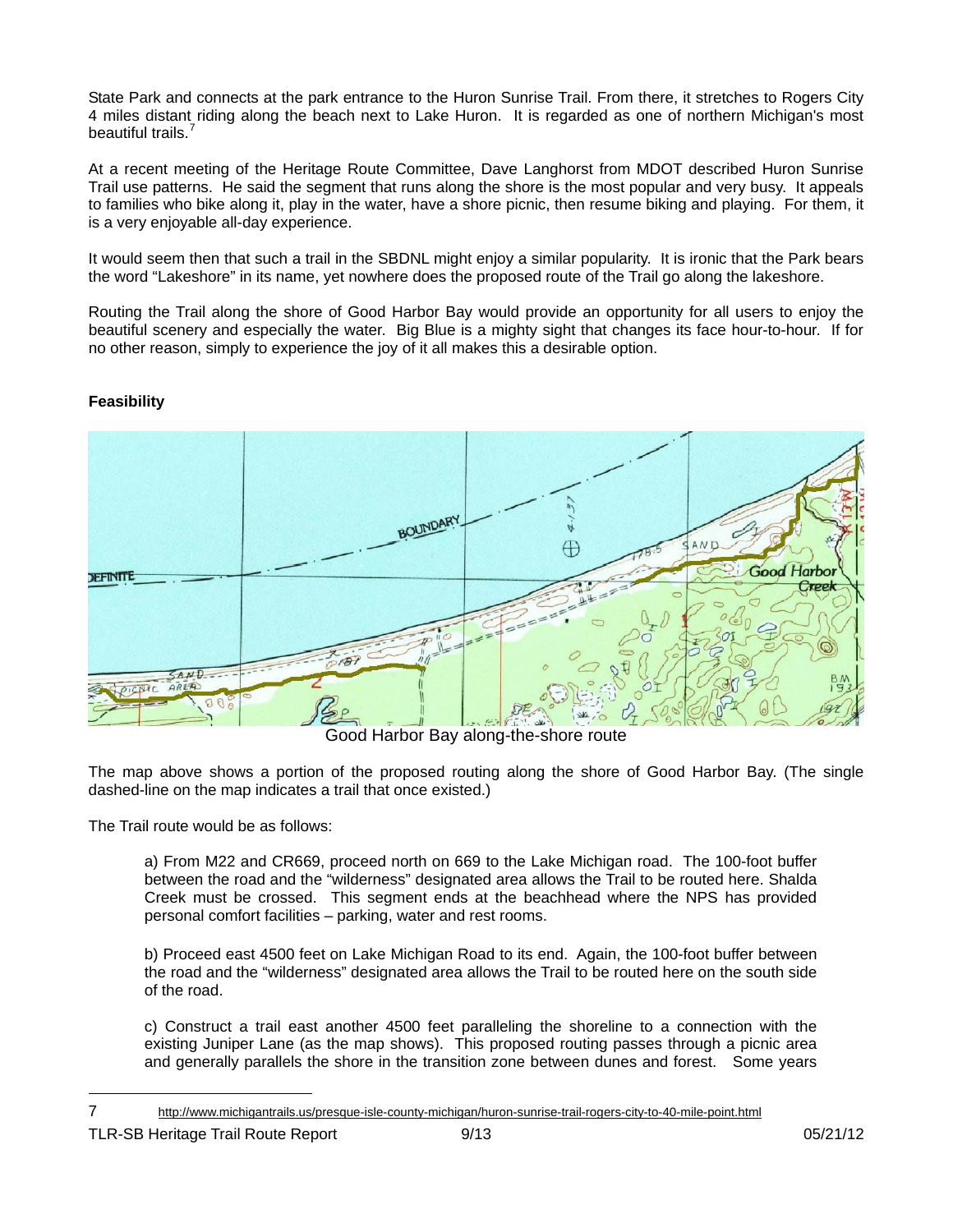ago, an old logging road followed this route. There would be no significant tree clearing necessary and the terrain is level and stabilized.

d) Proceed east using the existing portion of Juniper Lane which runs approximately 4300 feet. Juniper Lane is a gravel two track road which has been graded after work last summer. No tree clearing is necessary.

e) At the end of Juniper Lane, construct a trail eastward approximately 3400 feet following the old beach trail to the terminus of CR651 at the shore. Again, this portion of the trail parallels the shore in the transitional zone. The NPS has provided facilities and parking at this beachhead also.

The trail would be located in the stabilized transition areas between the beach and the forested areas, thus minimizing the impact on forests and vegetation. It provides lakeshore ends at two county road sites where NPS parking lots and other amenities are available. The use of the existing segment of Juniper Lane minimizes the need for new construction except for paving.

The Good Harbor portion of the Trail is completely isolated from any signs of civilization. As such, i*t provides for* an enhanced and unique user experience with the sights and sounds of Lake Michigan while, at the same time, it *is completely removed from competing vehicular traffic.* 

#### **Comparison of Impacts**

The environmental and engineering firm, Mansfield and Associates, has done a preliminary comparison of the benefits of considering an alternative route along the shore. Here are some of their findings:

- a) "It provides an enhanced natural experience to the trail user, including the sights and sounds of Lake Michigan. This route creates a far superior trail experience for recreational users (walkers, bikers, roller bladders, wheel chairs, cross country skiers) than a trail along Traverse Lake Road.
- b) It avoids the wetland areas near Shalda Creek and the Bufka Farm and eliminates the need for constructing a bridge over Shalda Creek.
- c) It avoids the need to excavate significant critical dune hills along Traverse Lake Road and along M-22 north of the Bufka Farm. The route along the Lake is relatively flat, requiring no cutting and filling.
- d) There are few trees required to be cut and removed due to the sparse tree population along this route, avoiding clearing a major swath through mature forests along Traverse Lake Road. This route would be very similar to the Dune Climb to Glen Haven portion of the trail currently under construction.
- e) It utilizes facilities and parking in existence at the end of two county roads. This is a huge advantage to the routing the trail along the Lake.
- f) It utilizes an existing gravel road (Juniper Lane) which requires minimal preparation for trail construction.
- g) Construction costs are significantly less than the construction required along M-22 and Traverse Lake road. Trail construction costs would be similar to those currently experienced from the Dune Climb to Glen Haven. The current Traverse Lake road route will accrue substantial construction costs with wetland crossings, creek crossing, forest clearing, major dune excavation, and cutting and filling of hills and valleys north of Bufka farm.
- significant wildlife habitats and travel corridors which includes the cedar wetlands south of Bufka farm and north of Traverse Lake road and also includes the hills to the west. This is one of the prime hunting h) The trail route still maintains the contiguous undisturbed habitat within the proposed wilderness area, with the trail being located on the peripheral edge of the core area. It leaves intact one of the most areas in the Lakeshore, which will be dissected by the current trail route from Traverse Lake road to the Bufka Farm.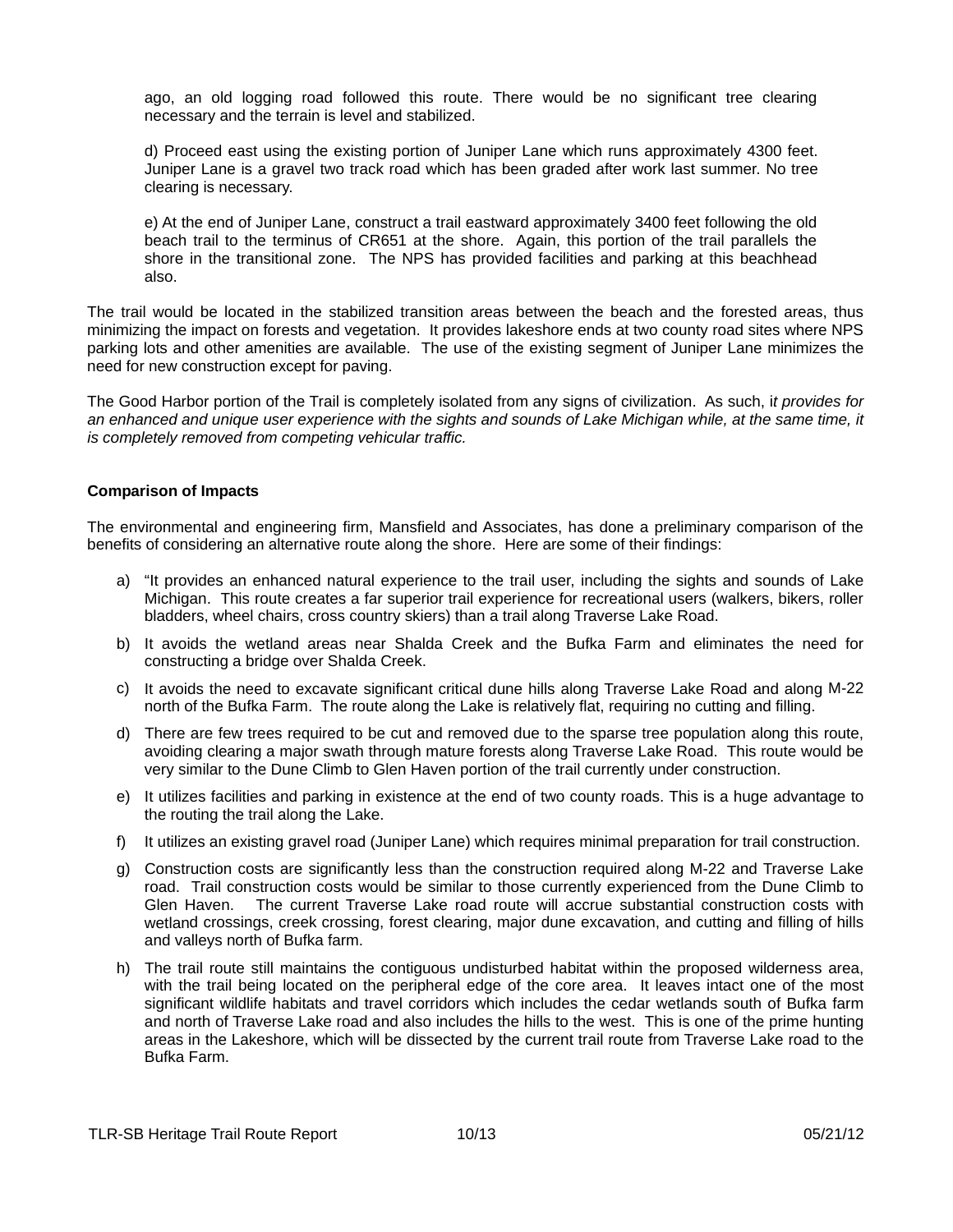- i) It maintains the natural beauty of M-22 and Traverse Lake road. It also avoids the negative impact of trail traffic on private property owners and local residents. It also avoids any potential safety concerns of running a trail along Traverse Lake road.
- j) Since the route along the Lake would be similar to the Dune Climb to Glen Haven portion, the appealing, avoiding significant public opposition to the impacts of the proposed Traverse Lake Road assessment of environmental impact would be similar to those identified in constructing the current trail for that portion. The assessment scoring would certainly be significantly less than an accurate assessment being done for the proposed Traverse Lake Road route. It would be aesthetically more route."

If a detailed environmental assessment was done for the proposed route, we believe the scoring would be one of the most attractive options along the entire trail route from Empire to Good Harbor Bay.

| <b>Impact to Environment</b>       |                     |                                                         |
|------------------------------------|---------------------|---------------------------------------------------------|
| <b>Element</b>                     | <b>Likely Score</b> | <b>Comments</b>                                         |
| - Topography                       |                     | Flat topography, within grade requirements              |
| - Wetlands                         |                     | None                                                    |
| - Streams and Creeks               |                     | Only small seasonal stream on east end                  |
| - Soils                            | 0                   | Sand, existing gravel road bed for most of trail        |
| - Wildlife                         | O                   | On the outer boundary of wilderness area                |
| - Vegetation                       |                     | Transitional area, some ground junipers, existing roads |
| - Land Use                         |                     | No residential impacts or burden to township            |
| - Cultural Resource                |                     | Borders wilderness area similar to Traverse Lake Road   |
| - Viewshed                         |                     | Minimal impact                                          |
| <b>Total Impact to Environment</b> | 4                   | One of the lowest among the route segments              |
| Impact to Epacibility              |                     |                                                         |

| <b>INDUCT TO L CASIDING</b>        |                     |                                                       |
|------------------------------------|---------------------|-------------------------------------------------------|
| <b>Element</b>                     | <b>Likely Score</b> | <b>Comments</b>                                       |
| - Recreational Experience          |                     | Far superior to use along a road - including skiing   |
| - SLBE Visitor Experience          |                     | Minimal exposure to other park visitors               |
| - Safety                           |                     | No residential traffic impacts                        |
| - Cost                             |                     | Flat topography, no tree clearing, no wetlands, roads |
| - Operation and Maintenance        |                     | Uses existing park facilities at CR 669 and CR 651    |
| <b>Total Impact to Feasibility</b> |                     | <b>Exceptionally feasible</b>                         |
| <b>Total Combined Impact</b>       |                     | One of the lowest in the entire 27-mile route!        |

### **Objections**

l

The Park Service may object to the segment in the transition zone stating that that area is "wilderness." It is important to realize that "wilderness" is not a physical entity. Currently, "wilderness" is a concept applied to a physical entity. Pending legislation at the national level awaits its implementation. So, for now, "wilderness" is nothing but lines on a paper.

The Park Service has previously conveniently changed these lines as needed as the following shows.

First, the exception such as a wilderness exclusion for the Cottonwood Trail:

"(4) Central area of the mainland - Sleeping Bear Plateau - with a wilderness exclusion for the Cottonwood Trail to provide an opportunity for large groups to experience the namesake Sleeping Bear Dunes."<sup>8</sup>

Second, the establishment of the 100' county road and 300' state highway buffer zones in the "wilderness"

<sup>8</sup> Lakeshore General Management Plan 4-61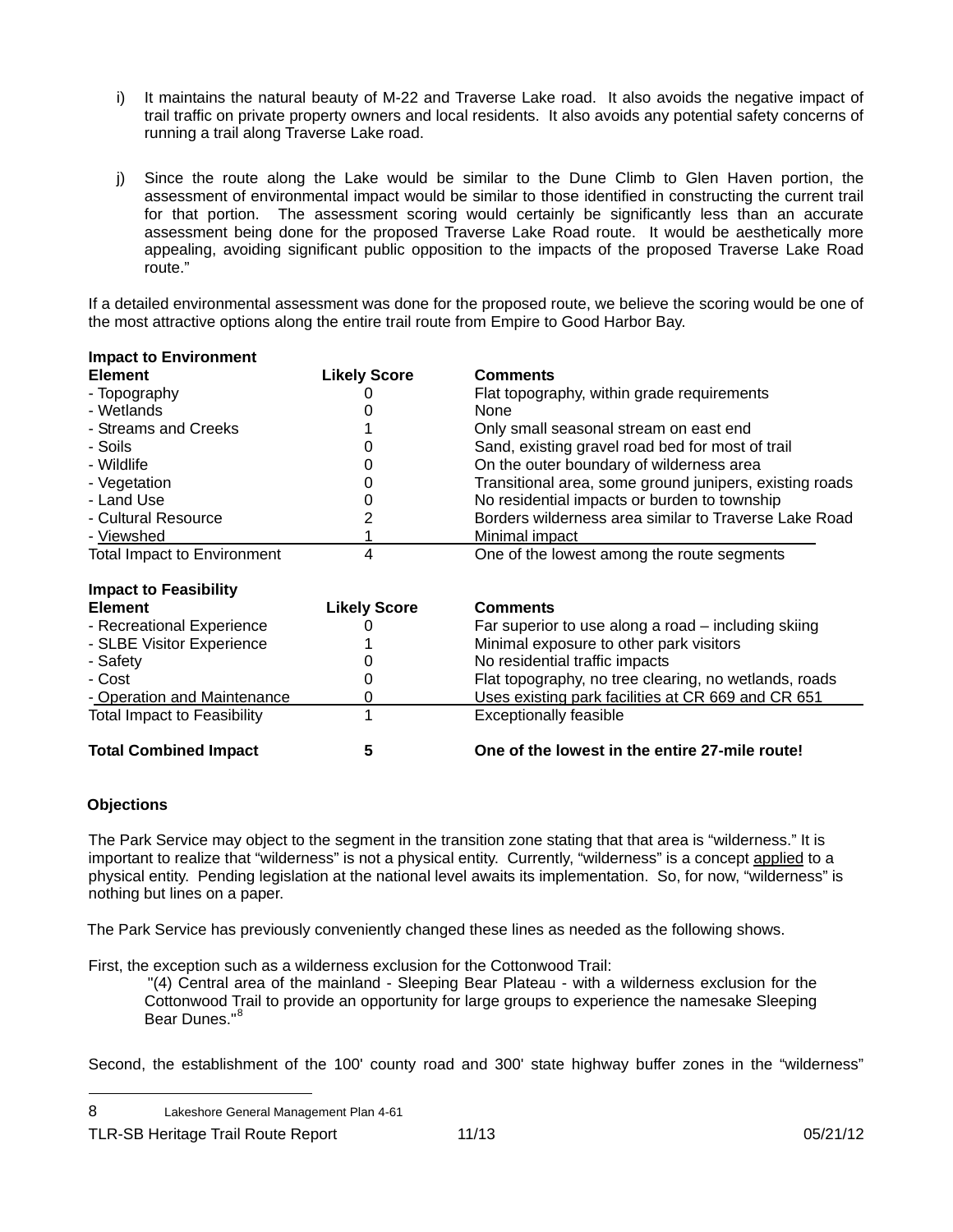designation. This exception was not in evidence prior to the public comment period in October, 2008.

Third, the proposed use of the path at the northeastern end of Little Traverse Lake Road to access the Bufka farm. Here the original (2008) Plan stated:<sup>9</sup>

Trail Segment 9 - Option 9.3 was identified initially as a potential link from Traverse Lake Road to the Bufka Farm. Review by NPS staff determined that the trail route option would fall in proposed wilderness and would not be allowed.

But, now, conveniently, this trail route through the wilderness to the Bufka Farm is the chosen one since the wilderness definition has been changed to accommodate the trail. There has also been fine tuning in the wilderness map to accommodate the trail running north from the Dune Climb.

### **Conclusion**

Routing the Trail along the lakeshore is the best possible solution. It's implementation will take some flexibility on the part of the Park Service but the approach makes sense and overcomes all the objections to the current proposed options. There is no impact to the private property owners, no destruction of natural beauty of Traverse Lake road, no crossing of wetlands, no cutting of mature trees and forests, no massive excavation of critical dune hills, no destruction of prime wildlife and hunting areas (area south of Bufka Farm and north of Traverse Lake road) and no expensive construction techniques required, The alternative route uses existing and historical roadbeds, takes advantages of existing facilities, maintains the integrity of the heart of the wilderness areas and requires little removal of vegetation. Most importantly, the alternative route along the Lake provides a far superior experience for the trail user, allowing them to fully enjoy the sights, sounds and smells of Lake Michigan.

Based on the precedent established by the NPS in amending the concept of "wilderness," the general management plan and wilderness proposal could be amended at this time to provide for "a wilderness exclusion for the Sleeping Bear Heritage Trail to provide a unique educational and recreational opportunity for families and visitors to experience the diverse, varied, and protected landscapes that make up the natural beauty of the Sleepin g Bear Dunes National Lakeshore."

The vision of creating an incredible trail experience and the legacy for future generations to truly enjoy would one of the best trail experiences in the nation that give people an unmatched opportunity and true exposure to make this solution easily possible. The National Park Service would receive huge commendations for creating the namesake of the Park.

### **Coda**

l

What is extremely interesting about along-the-shore route is that an 1873 map of Good Harbor Bay shows a road paralleling the shore! This map is used as the masthead in the Leelanau Scenic Heritage Route Management Plan Update 2006. Following the old and existing roadbeds shown here would make the Heritage Trail truly a "heritage trail."



9 2.3.5 ALTERNATIVES AND/OR OPTIONS THAT WERE ELIMINATED (Appendix – Optional Trail Route Maps)